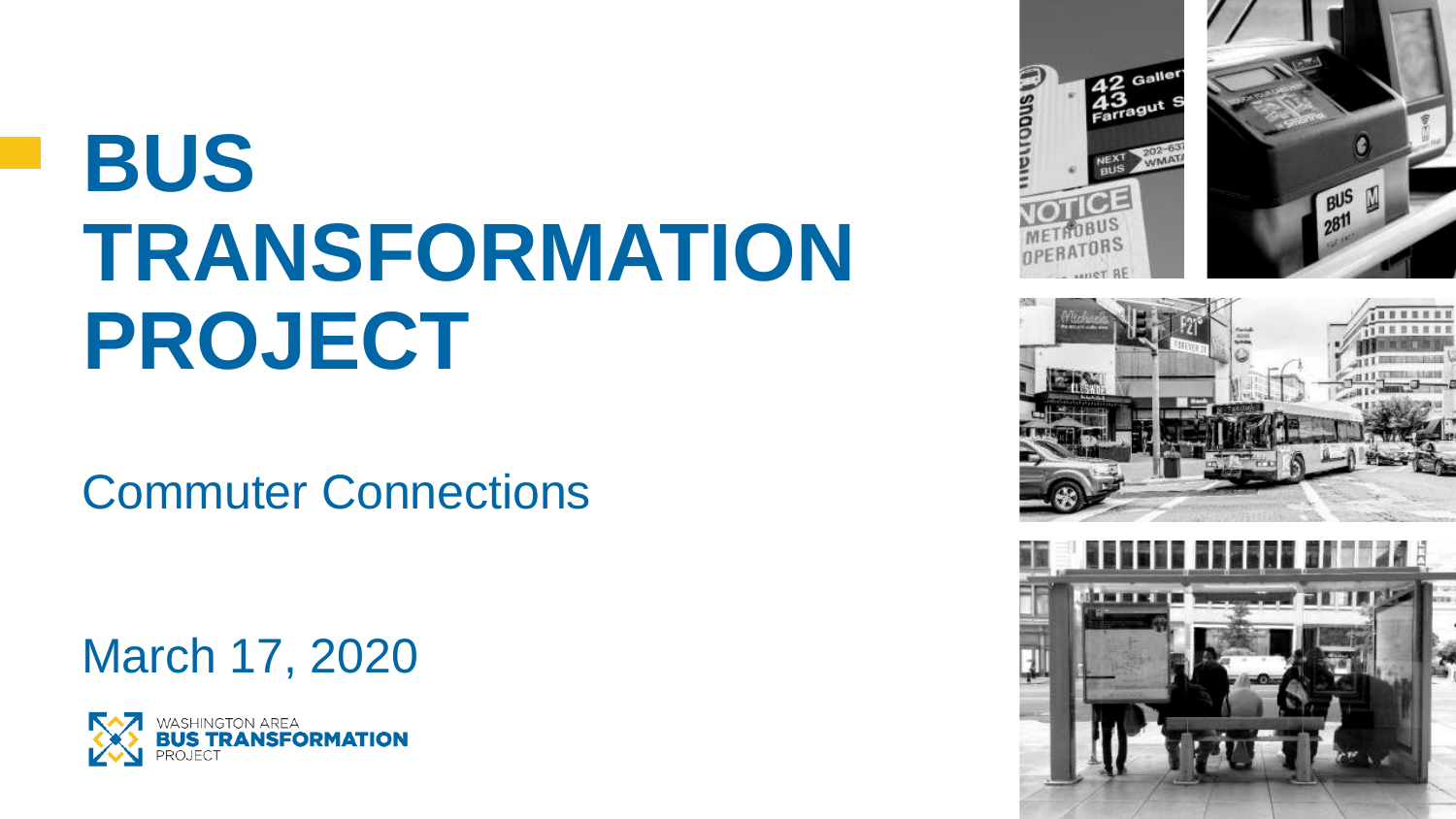## **Overview**

- 1. The Need to Transform the Bus
- 2. Bus Transformation Strategy
- 3. Action Plan
- 4. Next Steps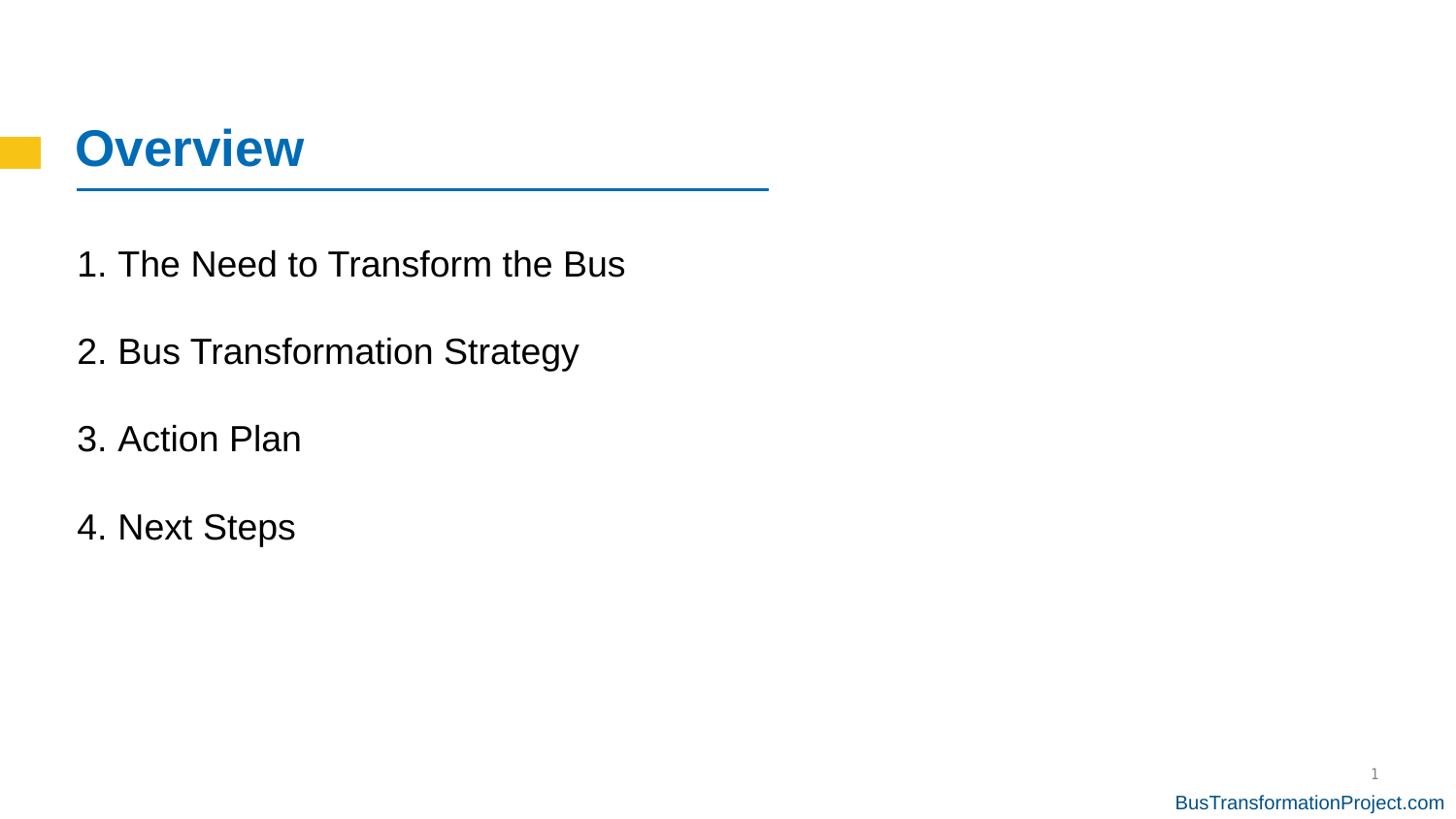**Congestion, affordability, and mobility** are major problems in the DC region that will only continue to grow

## **Bus's Value Proposition**

Bus is a major part of the region's transportation system, carrying 600,000 daily trips

- Much of our region's population depends on bus as their only way to travel
- Rapid, effective bus service is fundamental to our region's prosperity
- Most cost-effective and efficient way to move the most people quickly, safety, and rapidly

## **Core challenges**

- Meeting customer needs
- Keeping up with changing technology
- Coordinating across the region
- Maintaining a sustainable cost structure
- Deciding how service is paid for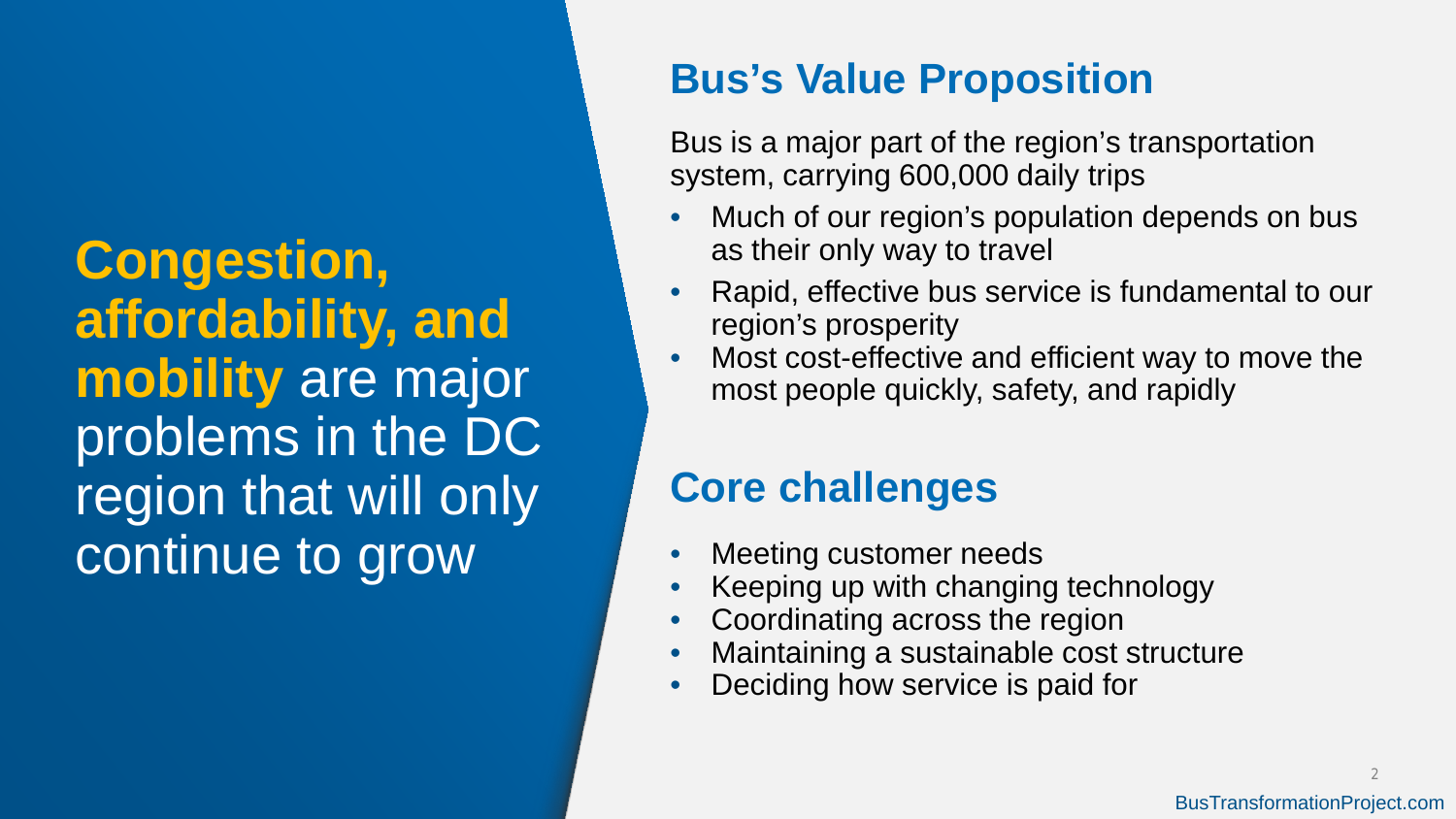## **Collaborative transformation: a broad and deep process**

Quality bus service is a shared responsibility:

- Bus service providers
- Departments of transportation who own, operate, and enforce streets and curbs
- Funding partners

Working together is critical to ensuring the bus system meets customer needs





More than a year of public and stakeholder input, including:

- 140 participants in September 2018 Kickoff Summit
- 8,800+ public survey responses
- 13 Metrobus operator listening sessions
- 4 Focus Groups
- 23 Executive Steering Committee meetings\*
- 16 Technical Team meetings\*
- 8 Strategy Advisory Panel meetings\*
- 45 External project briefings
- 3 Public Open House events
- 33 Pop-up events
- 14 WMATA Leadership Team meetings\*
- 285 Social media posting
- 312,000 people reached via social media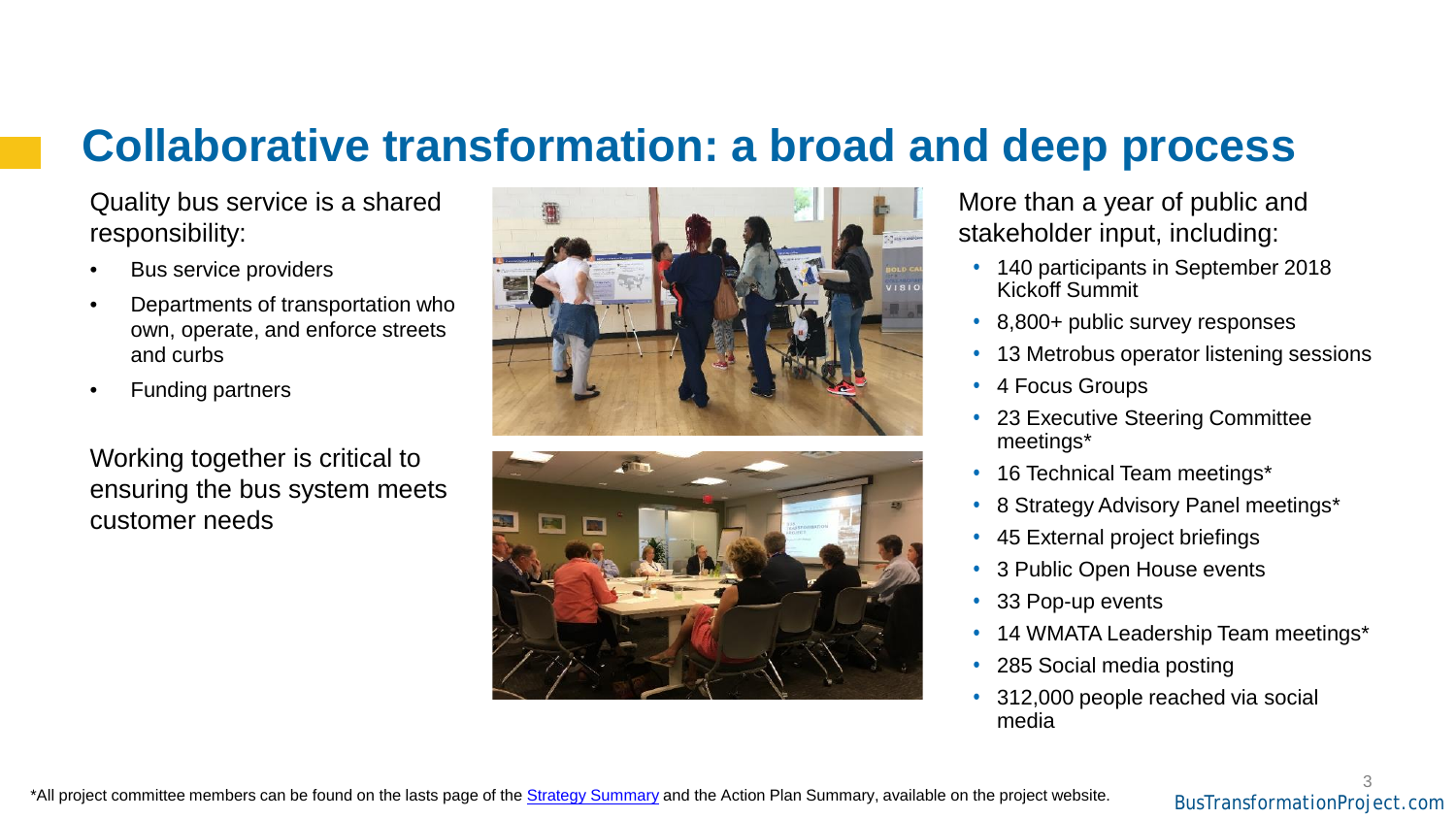### **Strategy Recommendations**

**The strategy to achieve the vision and goals is built around four recommendations**

|   | <b>Frequent and Convenient</b><br><b>Bus Service</b> | Provide frequent and convenient bus service that<br>connects communities and promotes housing<br>affordability, regional equity, and economic growth |
|---|------------------------------------------------------|------------------------------------------------------------------------------------------------------------------------------------------------------|
| 噩 | <b>Bus Priority on Roadways</b>                      | Give buses priority on roadways to move people<br>quickly and reliably                                                                               |
|   | <b>Customer Experience</b>                           | Create an excellent customer experience to retain<br>and increase ridership                                                                          |
|   | <b>Task Force to Implement</b><br>the Strategy       | Empower a publicly appointed Task Force to<br>transform bus and lead the implementation<br>of a truly integrated regional system                     |

4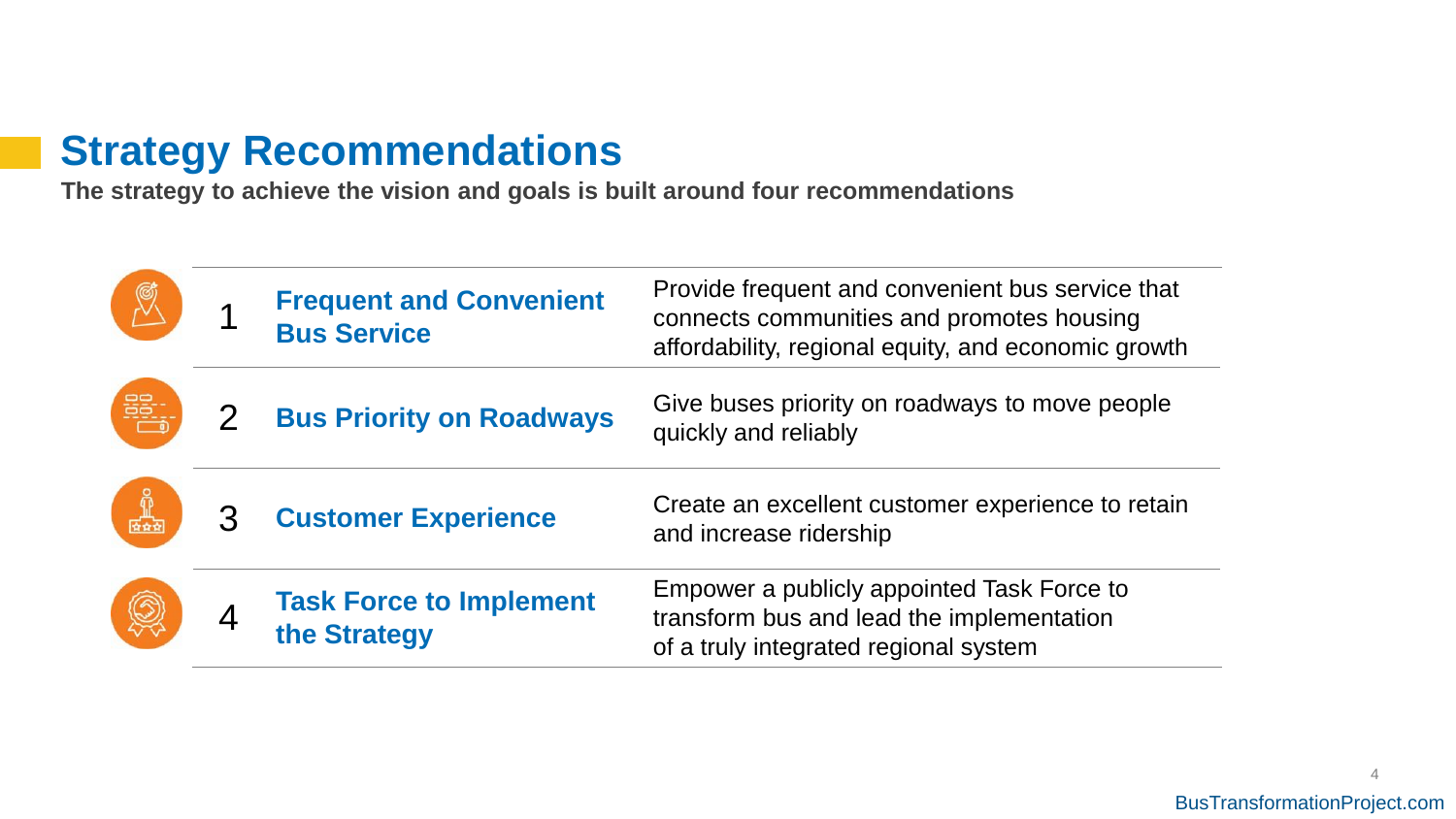

**Provide frequent and convenient bus service** that connects communities and promotes housing affordability, regional equity, and economic growth



*\* Through a Mass Transit Plan as required by the WMATA Compact*  $\left( \begin{array}{c} \end{array} \right)$ 



**Establish regional standards** across bus systems to provide consistent bus service, tailored by location and time of day

Collect and **share standardized bus operations and performance data** across agencies to improve transparency and better plan bus service

**Collaboratively restructure the region's bus network** to create the most efficient and customerfocused bus system\*

Cooperatively **assess Metrobus' current service definitions and funding allocation formula** using the Metro Board's Authority

Leverage existing efforts by transit providers to **operate flexible on-demand services** to supplement the fixed route network where and when warranted



### These recommendations will result in:

- Increased **responsiveness** to customer demand for service
- Increased **access to transit**  (frequency, schedule, span)
- Convenient service that is **direct and coordinated** among providers
- Increased bus **ridership**
- More **efficient use of resources**

5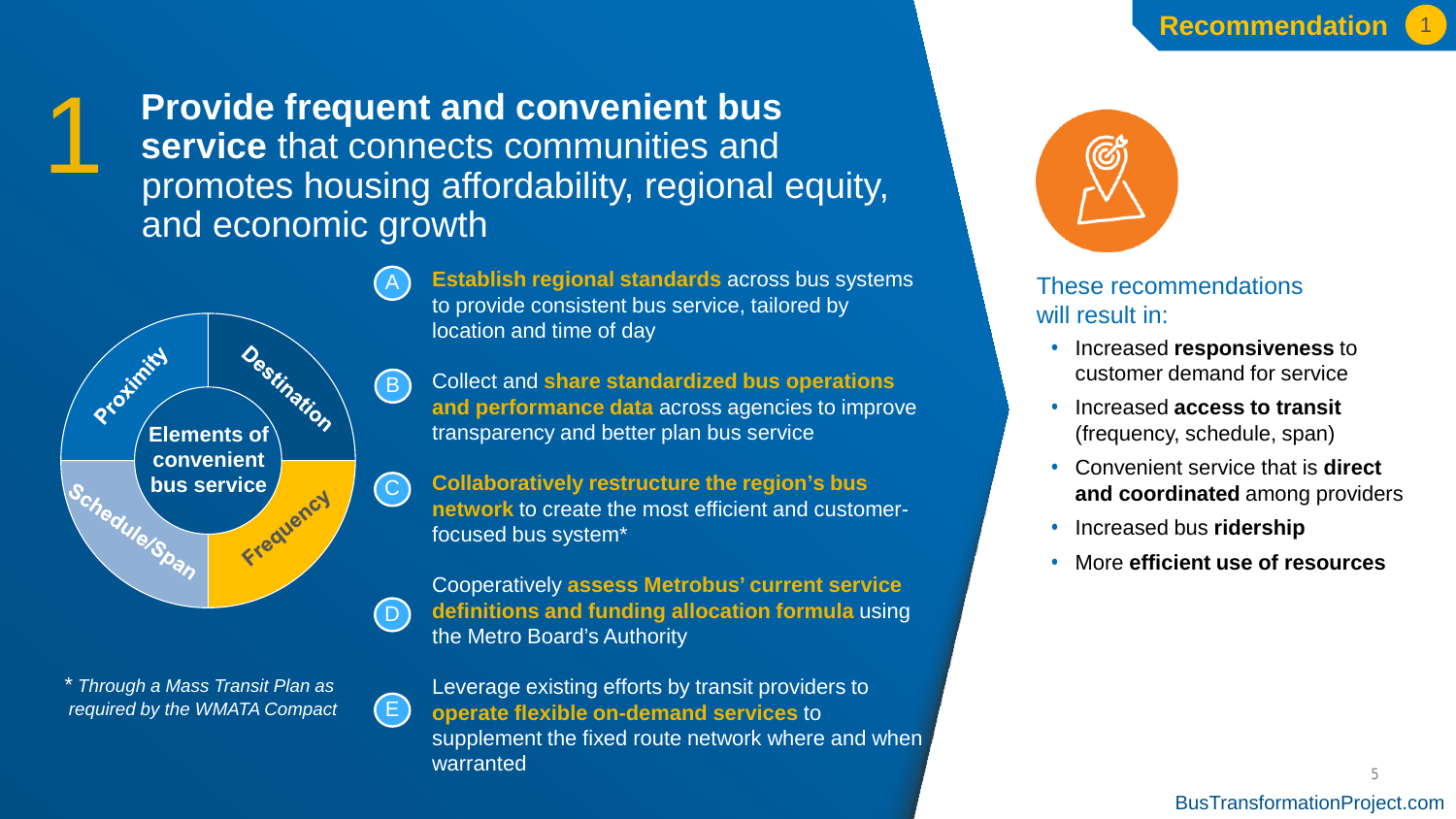## **Give buses priority on roadways** to move people quickly and reliably



Obtain commitments from state and local agencies (including roadway owners) to **adopt consistent guidelines**, bolster jurisdictional capital spending, and expedite coordinated implementation of bus priority



H

Implement enforcement policies that **establish bus priority**  and result in reliable and fast service

Establish a capital program at Metro that **supports accelerated implementation of bus priority projects** including BRT



Support regional congestion mitigation efforts that bolster bus priority and **move more people more efficiently**



- Reduced **journey time** for bus riders
- Increased **on-time performance**
- Increased **ridership**
- Increased frequency and decreased **bus operating costs**
- Improved **corridor traffic conditions** for all vehicles
- Improved **regional productivity and competitiveness**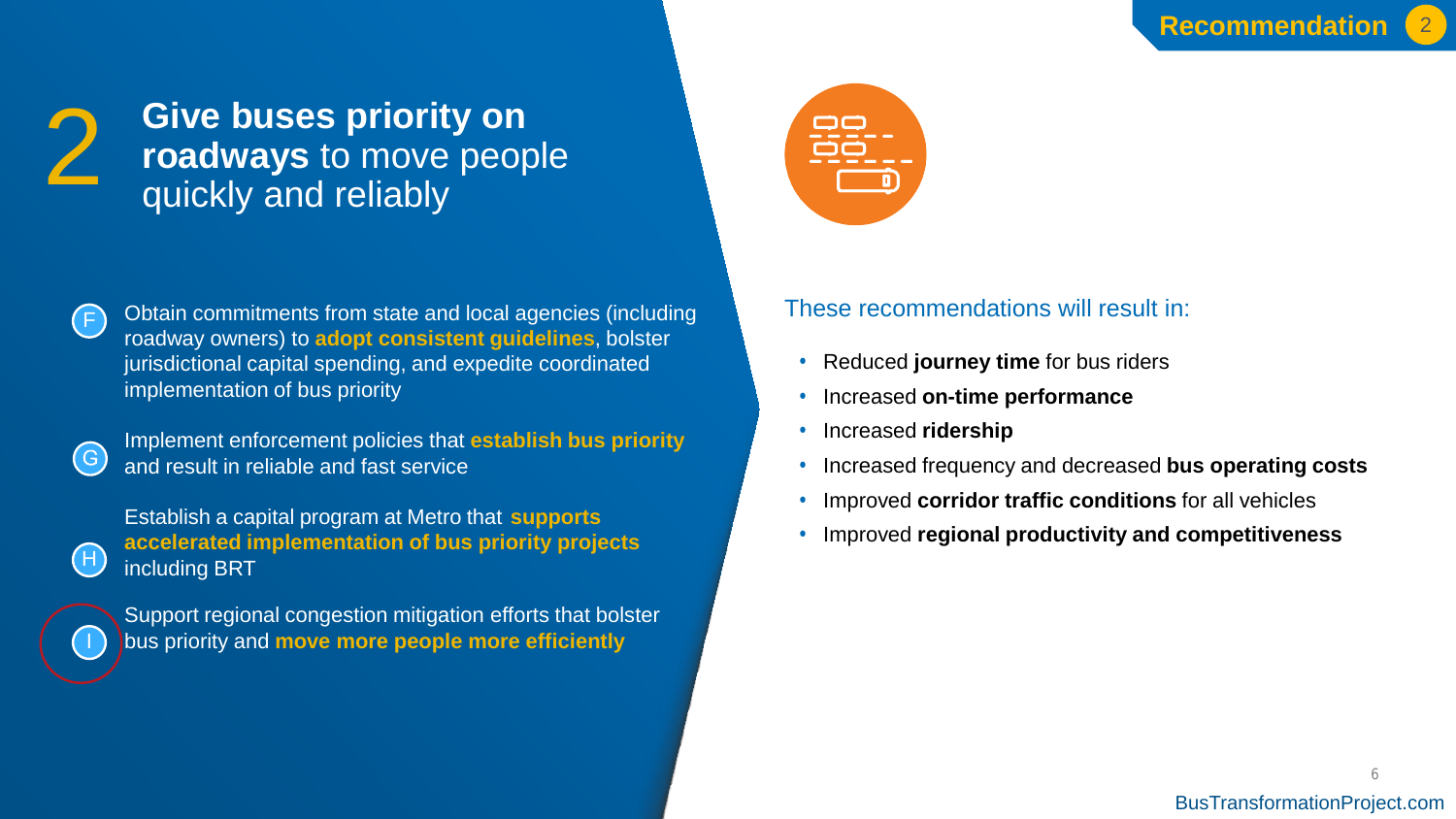## **Create an excellent customer experience** to retain and increase ridership

**Equip riders with high-quality, accurate, and easily accessible information to plan a trip**

Ensure that accurate, real-time service information for all providers is available in one place



L

M

N

 $\Theta$ 

P

Q

J

Make bus service easy to understand with legible maps and customer-friendly route names across providers

Expand marketing efforts to enhance visibility of bus options and benefits

#### **Make paying bus fares easier**

- Provide free transfers between bus and rail
- **Provide reduced fare options for low-income riders**
- Create a mobile solution to plan and pay for trips in one place

Develop new regional passes that work across all providers, and make bus fares clear and understandable

Incentivize more employers to offer transit benefits



- Increased **customer satisfaction**
- **More affordable transportation** for residents that need it most
- **Increased transit ridership**
- **Less congestion** on our region's roads
- Reduced **safety incident rates** at bus stops and on buses
- Reduced **environmental impact** of transportation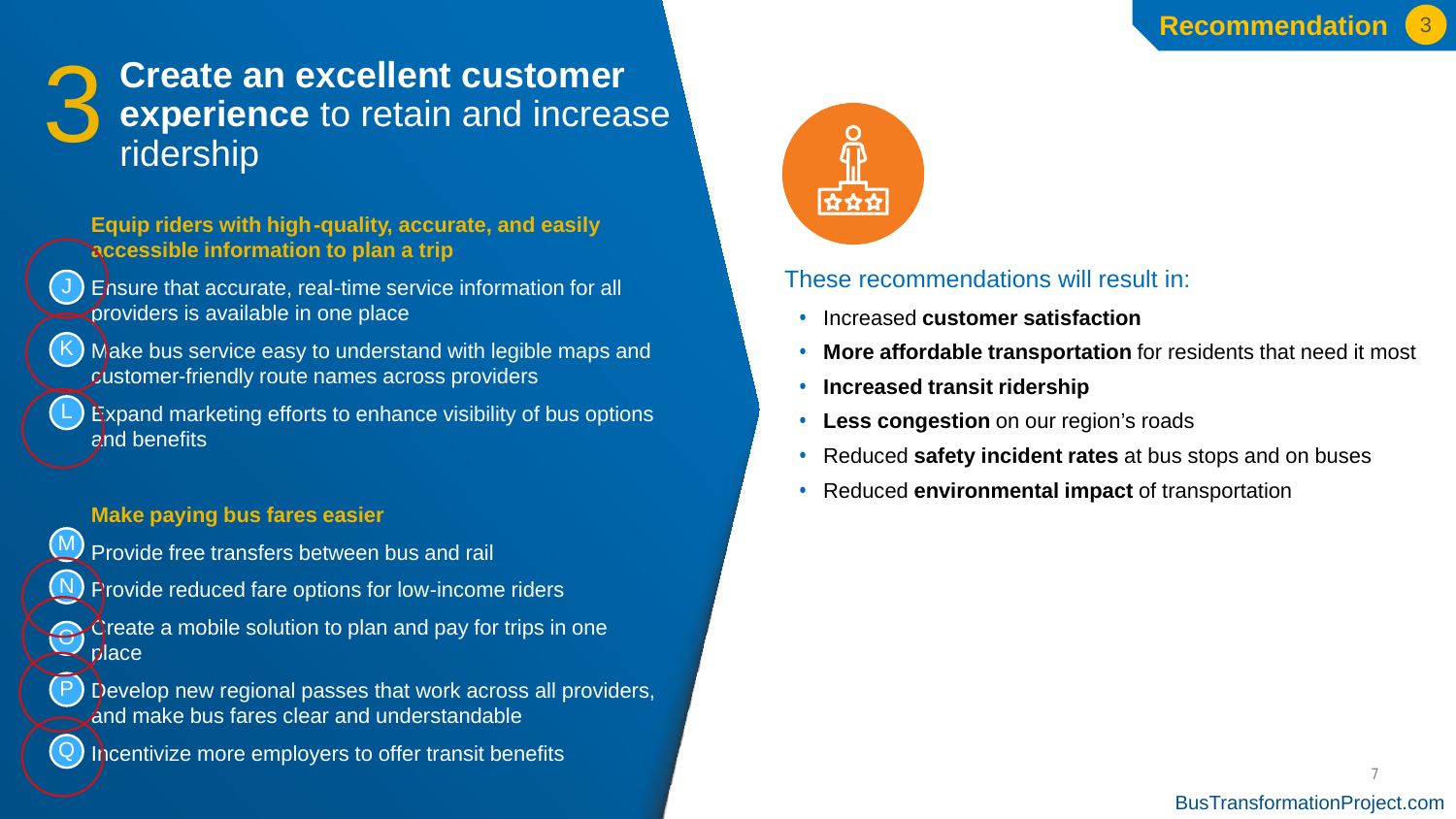

### **3 Create an excellent customer<br>8 experience** to retain and increase<br>ridership **experience** to retain and increase ridership

### **Make it safer and more pleasant to ride the bus**



- Make bus stops and shelters safe, comfortable, accessible, and technology-enabled
- S
- Advance technology and programs that improve the safety of everyone on board by partnering with riders, bus operators, and unions
- T

V

- Empower front-line staff to provide exceptional customer service
- Ensure that all buses meet the highest standards of comfort and cleanliness U

### **Pursue innovation and bus improvement**

- Advance new vehicle technologies to improve bus' environmental footprint and efficiency
- Establish a Regional Mobility Innovation Lab to systematically share knowledge and accelerate improvements such as service provision, customer experience, and bus operator and passenger safety W



- Increased **customer satisfaction**
- **More affordable transportation** for residents that need it most
- **Increased transit ridership**
- **Less congestion** on our region's roads
- Reduced **safety incident rates** at bus stops and on buses
- Reduced **environmental impact** of transportation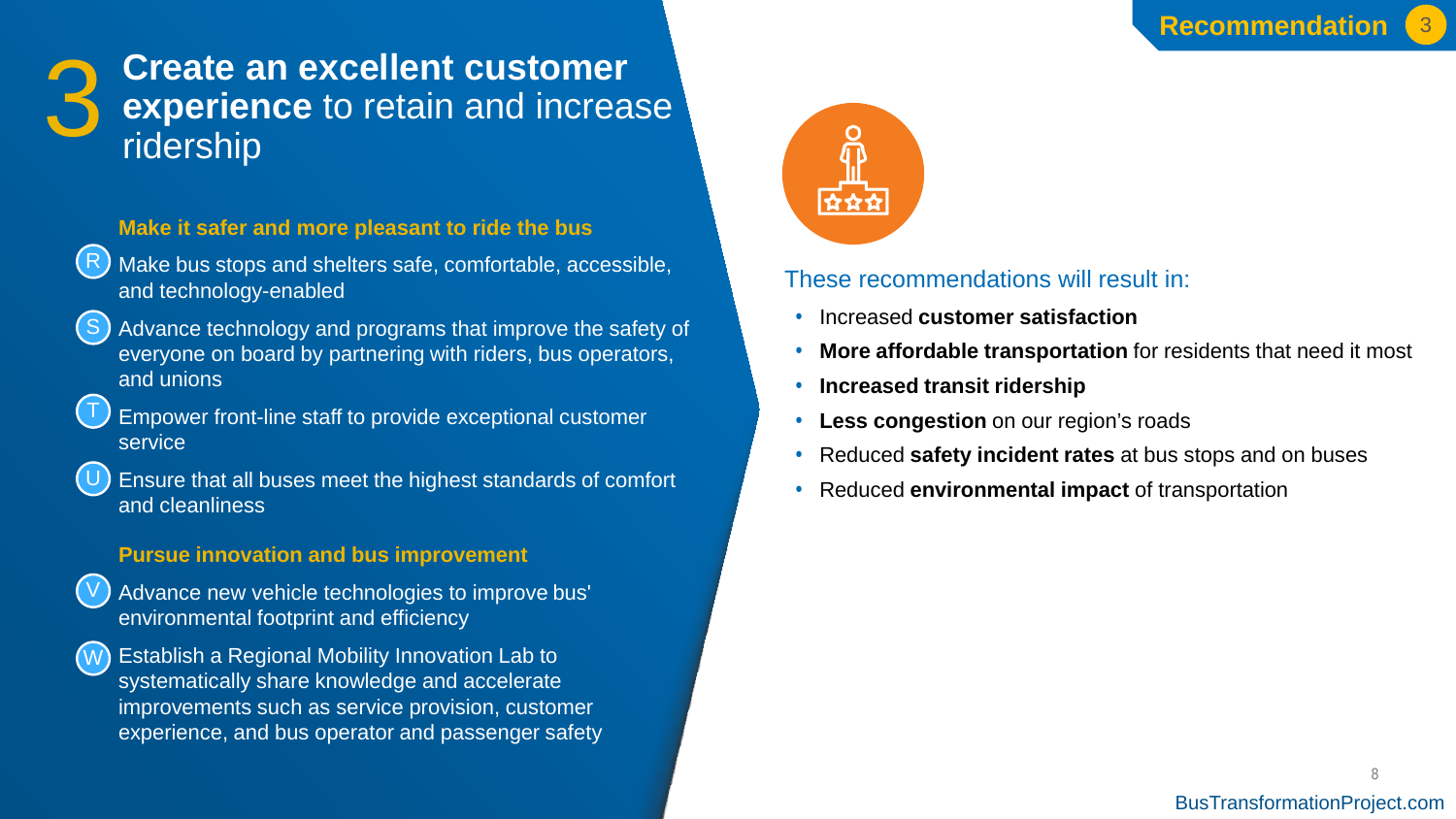

**Empower a publicly appointed Task Force to transform bus** and lead the implementation of a truly integrated regional system



Convene a Task Force to **oversee implementation** of the Strategy and **provide long-term leadership** for the region's bus system

Purpose is to provide:

- Accountability
- Visibility
- High-Level Collaboration
- Regional Solutions to Regional Problems

Y Facilitate an independently published **annual progress report** on Bus Transformation Strategy implementation and a **bus performance scorecard** to track the level of service delivered to customers

Z **Develop a platform for rider feedback**, administered by the Task Force, and an ongoing mechanism for incorporating feedback into regular revisions of the Strategy recommendations



- The public will experience a **unified bus system** that is **customerresponsive**
- **Customer representation** for strong customer accountability
- **Integrated decision making** and efficient use of public resources
- **Better coordination** of operations and facilities, services and guidelines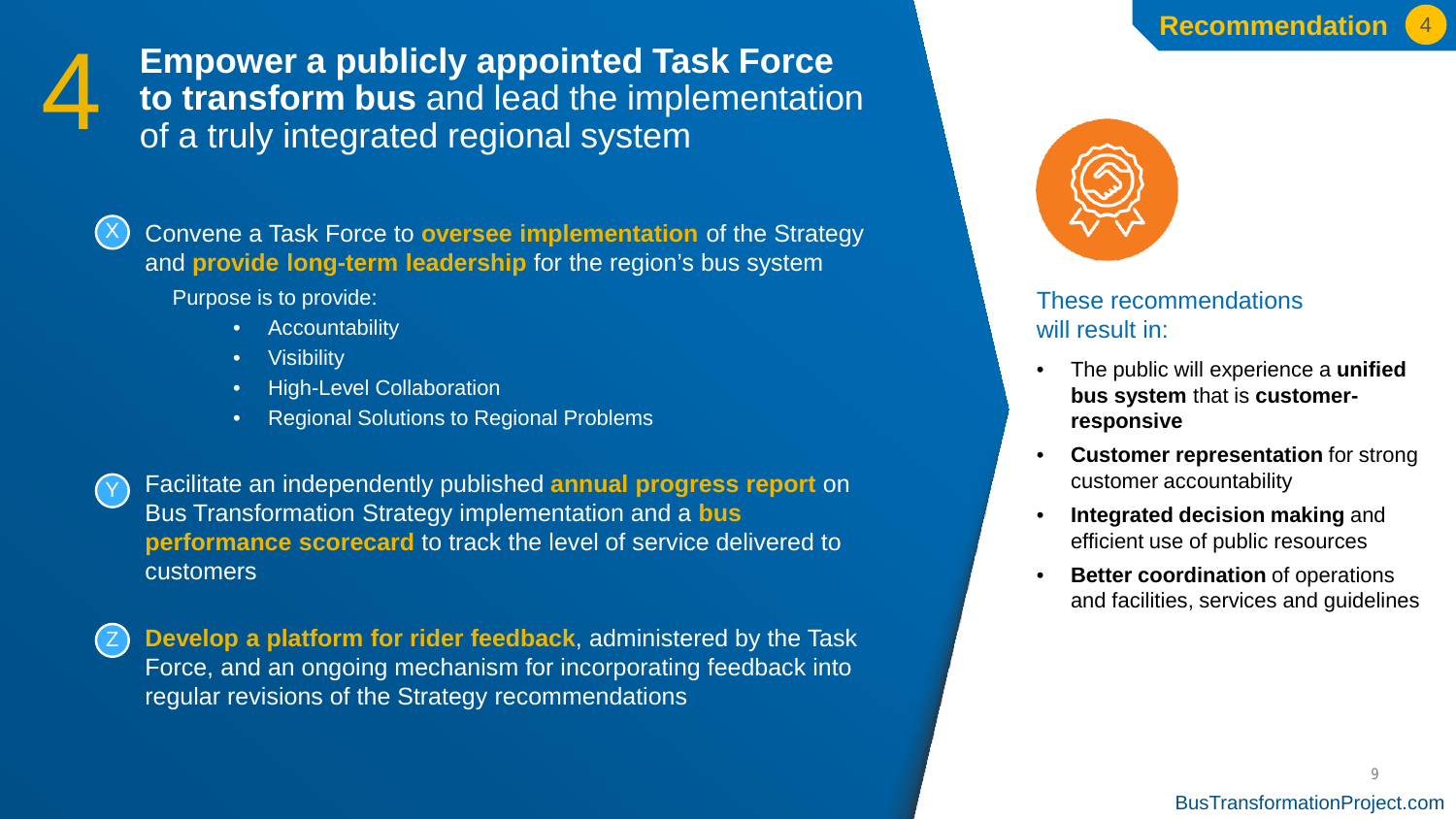## **Examples of Activities Underway in the Region**



Progress to date on all Strategy recommendations by agencies in the region is provided at [www.bustransformationproject.com](http://www.bustransformationproject.com/)

BusTransformationProject.com

10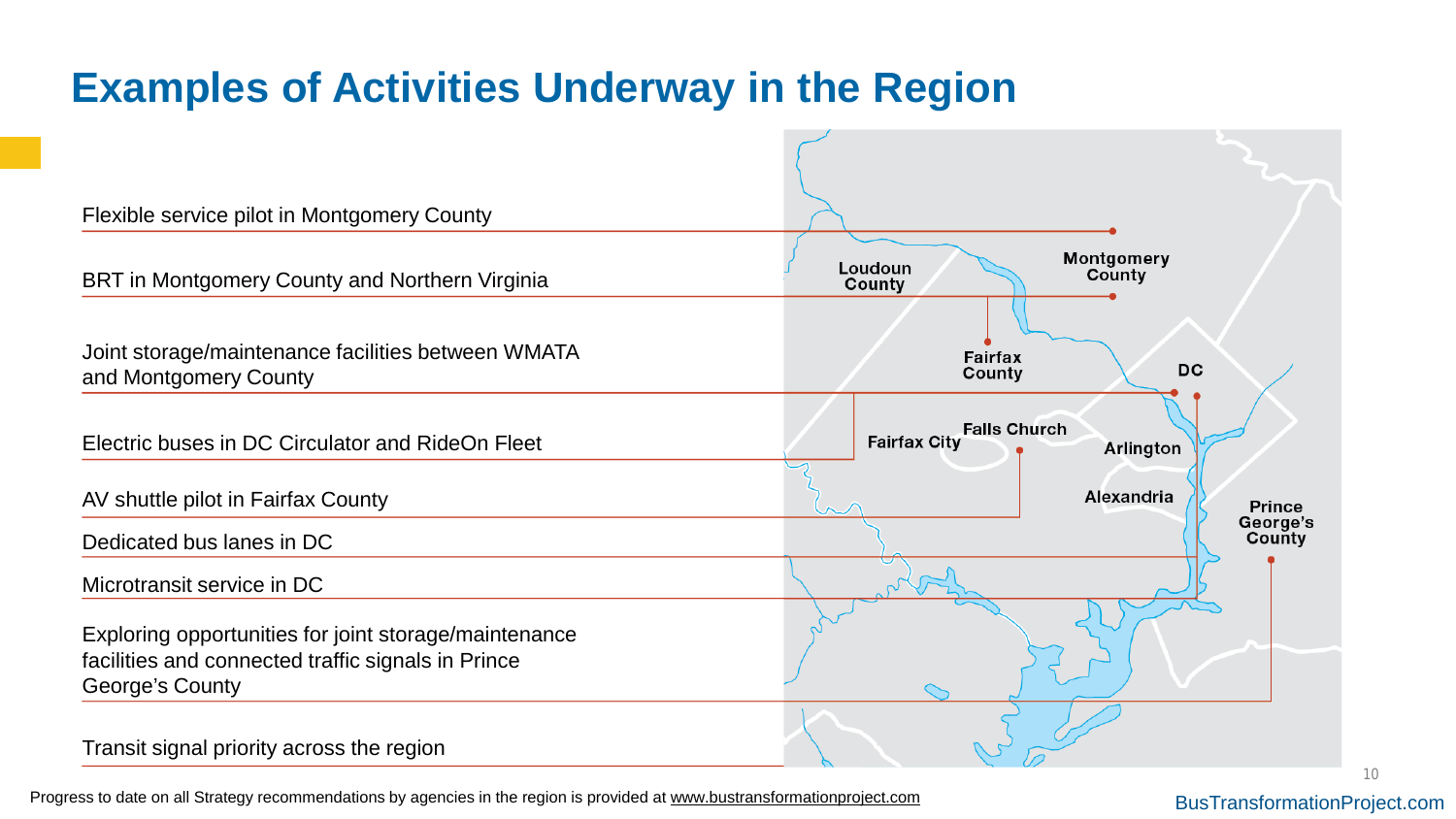### **Plan Of Action**

|  |                                              |                |                                                                                                                                                                                                                  | 2020 | 2021 | 2022 | 2023 | 2024 | 2025 | 2026 | 2027 | 2028                                                                                               | 2029 |
|--|----------------------------------------------|----------------|------------------------------------------------------------------------------------------------------------------------------------------------------------------------------------------------------------------|------|------|------|------|------|------|------|------|----------------------------------------------------------------------------------------------------|------|
|  | <b>Provide</b><br>frequent and<br>convenient |                | Establish regional standards across bus systems to provide consistent bus service, tailored by location and time of day.                                                                                         |      |      |      |      |      |      |      |      |                                                                                                    |      |
|  |                                              | $\mathbf{B}$   | Collect and share standardized bus operations and performance data across agencies to improve transparency<br>and better plan bus service.                                                                       |      |      |      |      |      |      |      |      |                                                                                                    |      |
|  | bus service                                  | $\overline{c}$ | Collaboratively restructure the region's bus network to create the most efficient and customer-focused bus system.                                                                                               |      |      |      |      |      |      |      |      |                                                                                                    |      |
|  |                                              |                | Cooperatively assess Metrobus' current service definitions and funding allocation formula using the WMATA Board's Authority.                                                                                     |      |      |      |      |      |      |      |      |                                                                                                    |      |
|  |                                              |                | Leverage existing efforts to provide flexible on-demand services where and when fixed route service is not efficient,<br>through collaborative planning with bus operators and unions.                           |      |      |      |      |      |      |      |      |                                                                                                    |      |
|  | <b>Give buses</b><br>priority on<br>roadways |                | Obtain commitments from state and local agencies (including roadway owners) to adopt consistent guidelines, bolster<br>jurisdictional capital spending, and expedite coordinated implementation of bus priority. |      |      |      |      |      |      |      |      |                                                                                                    |      |
|  |                                              | (G)            | Implement enforcement policies that establish bus priority and result in reliable and fast service.                                                                                                              |      |      |      |      |      |      |      |      |                                                                                                    |      |
|  |                                              |                | Establish a capital program at WMATA that supports accelerated implementation of bus priority projects, including BRT.                                                                                           |      |      |      |      |      |      |      |      |                                                                                                    |      |
|  |                                              |                | Support regional congestion mitigation efforts that bolster bus priority and move more people more efficiently.                                                                                                  |      |      |      |      |      |      |      |      |                                                                                                    |      |
|  | <b>Create an</b>                             |                | Ensure that accurate, real-time service information for all providers is available in one place.                                                                                                                 |      |      |      |      |      |      |      |      |                                                                                                    |      |
|  | excellent                                    |                | Make bus service easy to understand with legible maps and customer-friendly route names across providers.                                                                                                        |      |      |      |      |      |      |      |      |                                                                                                    |      |
|  | customer<br>experience                       |                | Expand marketing efforts to enhance visibility of bus options and benefits.                                                                                                                                      |      |      |      |      |      |      |      |      |                                                                                                    |      |
|  |                                              | (M)            | Provide full transfer discount between local bus and Metrorail.                                                                                                                                                  |      |      |      |      |      |      |      |      |                                                                                                    |      |
|  |                                              |                | Provide reduced fare options for low-income riders.                                                                                                                                                              |      |      |      |      |      |      |      |      |                                                                                                    |      |
|  |                                              |                | Create a mobile solution to plan and pay for trips in one place.                                                                                                                                                 |      |      |      |      |      |      |      |      |                                                                                                    |      |
|  |                                              |                | Develop regional passes that work across all providers and make bus fares clear and understandable.                                                                                                              |      |      |      |      |      |      |      |      |                                                                                                    |      |
|  |                                              |                | Incentivize more employers to offer transit benefits.                                                                                                                                                            |      |      |      |      |      |      |      |      |                                                                                                    |      |
|  |                                              |                | Make bus stops and shelters safe, comfortable, accessible, and technology-enabled.                                                                                                                               |      |      |      |      |      |      |      |      |                                                                                                    |      |
|  |                                              |                | Advance technology and programs that improve the safety of everyone on board by partnering with riders,<br>bus operators, and unions.                                                                            |      |      |      |      |      |      |      |      |                                                                                                    |      |
|  |                                              |                | Empower front-line staff to provide exceptional customer service.                                                                                                                                                |      |      |      |      |      |      |      |      |                                                                                                    |      |
|  |                                              |                | Ensure that all buses meet the highest standards of comfort and cleanliness.                                                                                                                                     |      |      |      |      |      |      |      |      |                                                                                                    |      |
|  |                                              |                | Advance new vehicle technologies to improve bus' environmental footprint and efficiency,<br>such as electric buses and automation.                                                                               |      |      |      |      |      |      |      |      |                                                                                                    |      |
|  |                                              |                | Establish a Regional Mobility Innovation Lab to systematically share knowledge and accelerate improvements in<br>service provision, customer experience, and bus operator and passenger safety.                  |      |      |      |      |      |      |      |      |                                                                                                    |      |
|  | <b>Empower</b><br>a publicly<br>appointed    |                | [X] Convene a task force to ensure implementation of the Strategy and provide long-term leadership for the region's bus system.                                                                                  |      |      |      |      |      |      |      | Key  |                                                                                                    |      |
|  |                                              | W              | Facilitate an independently published annual Progress Report on Bus Transformation Strategy implementation and a<br>Bus Performance Scorecard to track the level of service delivered to customers.              |      |      |      |      |      |      |      |      | Complete the Work Already Underway<br><b>Enhance Existing Efforts</b><br>Implement New Initiatives |      |
|  | task force                                   |                | Develop a platform for rider feedback, administered by the task force, and an ongoing mechanism for incorporating<br>feedback into regular revisions of the Strategy recommendations.                            |      |      |      |      |      |      |      |      | Dependency<br>Milestone                                                                            |      |
|  |                                              |                |                                                                                                                                                                                                                  |      |      |      |      |      |      |      |      |                                                                                                    |      |

### BusTransformationProject.com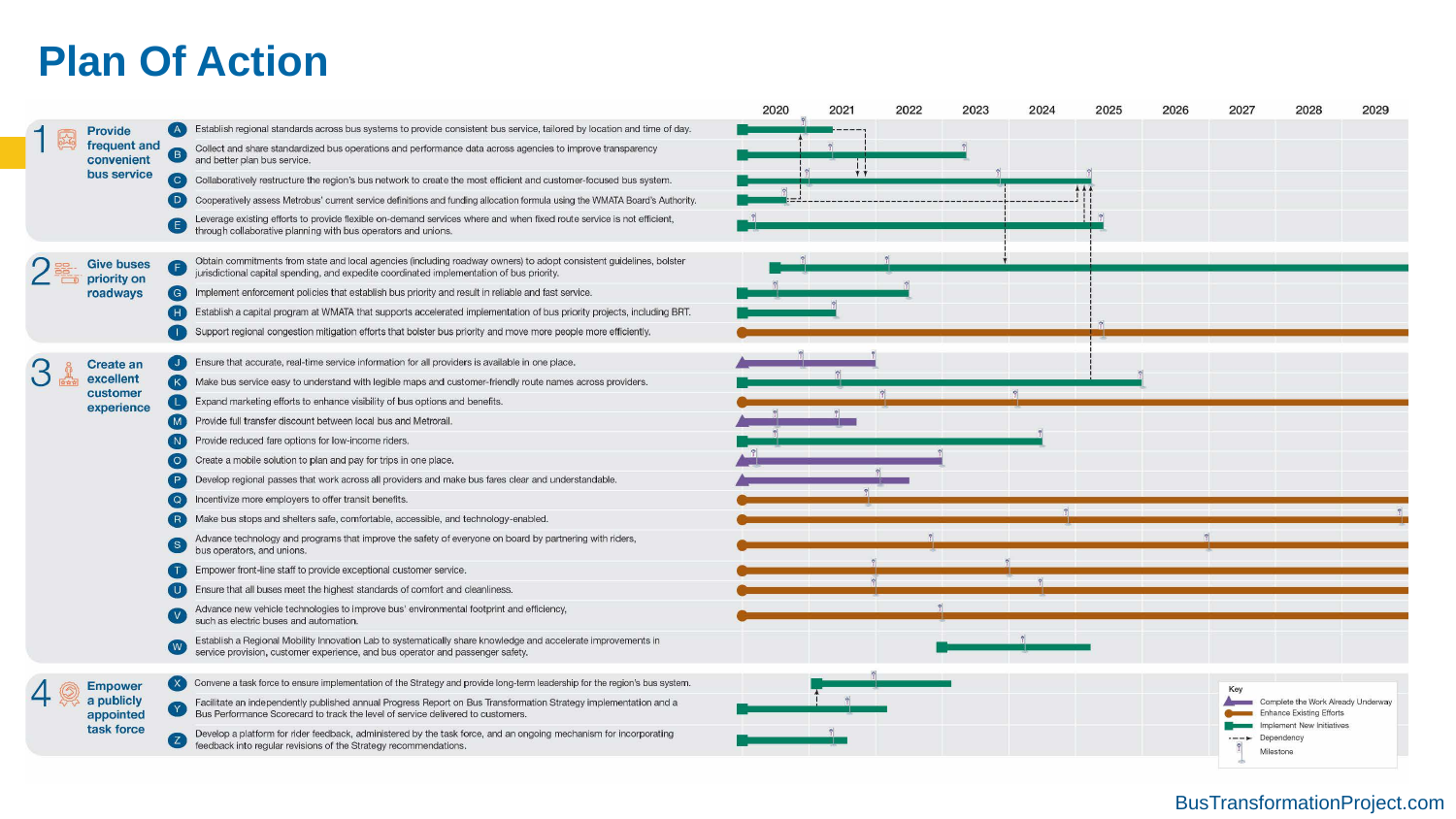## **Action Plan – Key Outcomes of Implementing the Bus Transformation Strategy**

### **Customers will have…**

- ... a more seamless experience using the region's transit system
- …bus service that better matches their needs and demands
- ... faster and more reliable trips
- …less expensive trips, especially low-income passengers
- …accurate, easy-to-use, accessible information that makes it easy to use the region's transit system
- …safer and more comfortable experience when riding and waiting for the bus
- …a voice in shaping the Bus Transformation Strategy as it evolves

### **The region's transit system will see…**

- …increased ridership
- ... higher operating cost efficiency
- …improved customer satisfaction
- ... less congestion on the region's roads
- ... reduced environmental impact of transportation
- ... better coordination in regional decision making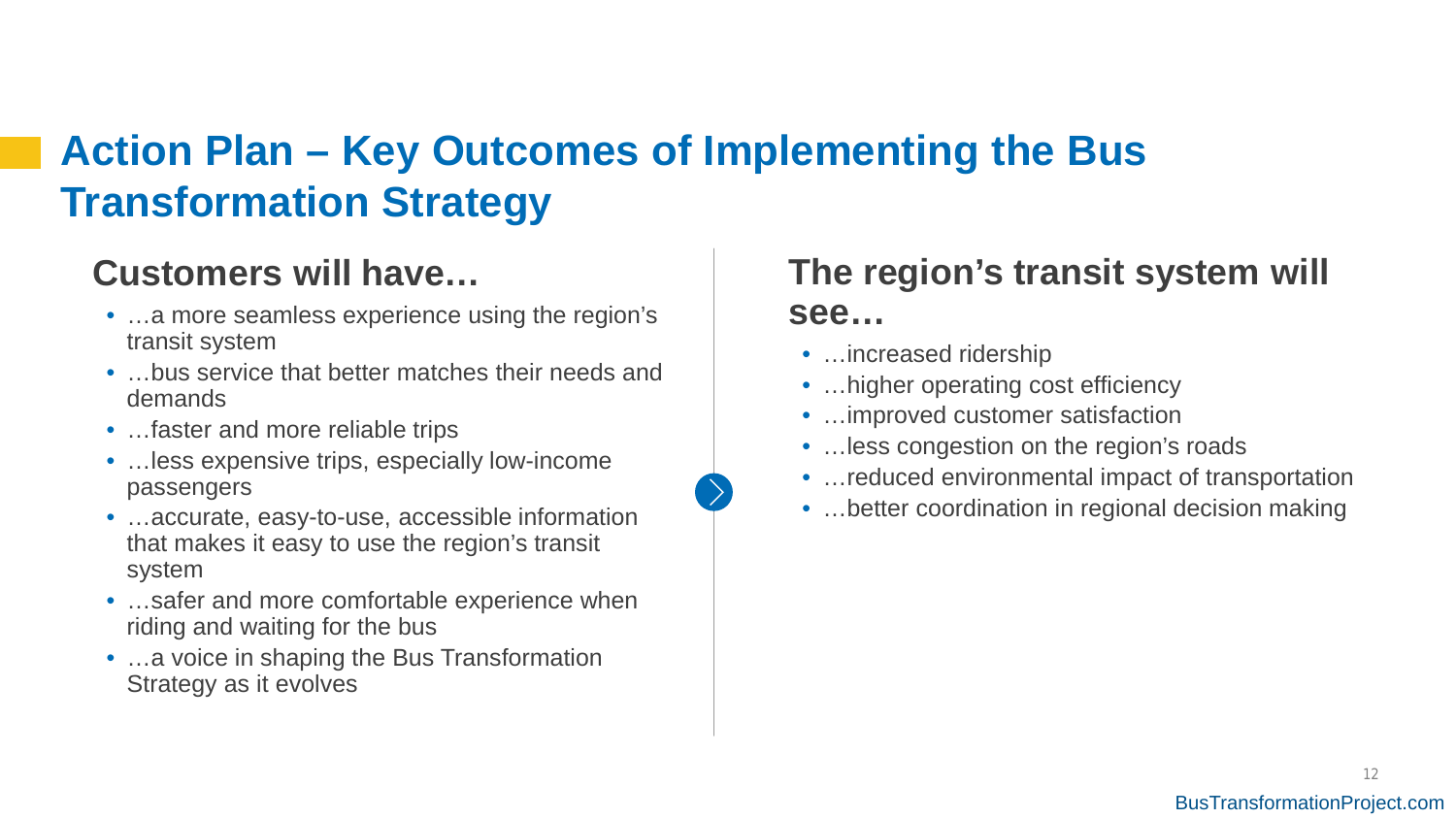## **Next Steps to Transform the Bus**

| <b>WMATA Safety and Operations Committee</b>                      | 12/12/2019                  |
|-------------------------------------------------------------------|-----------------------------|
| <b>TPB Tech Committee</b>                                         | 12/6/2019                   |
| <b>TPB</b>                                                        | 12/18/2019                  |
| City of Alexandria Transportation Commission                      | 1/15/2020                   |
| <b>WMATA Board</b>                                                | 1/16/2020                   |
| <b>NVTC MAC</b>                                                   | 1/21/2020                   |
| <b>City of Falls Church City Council</b>                          | 1/27/2020                   |
| <b>City of Fairfax City Council</b>                               | 2/4/2020                    |
| <b>Prince George's County Council</b>                             | 2/6/2020                    |
| <b>Montgomery County Transportation and Environment Committee</b> | 2/6/2020                    |
| <b>Arlington County Transportation Commission</b>                 | 2/6/2020                    |
| <b>Fairfax County Transportation Committee Supervisor</b>         | 2/14/2020                   |
| District of Columbia Council Member Briefings                     | 2/20/2020<br>3/2/2020       |
| <b>NVTC</b>                                                       | 3/5/2020                    |
| <b>VDOT and DRPT</b>                                              | 3/5/2020                    |
| <b>Loudoun County Board</b>                                       | <b>TBD</b>                  |
| <b>WSTC Board</b>                                                 | <b>Briefed</b><br>elsewhere |
| <b>Fairfax County Transportation Committee</b>                    | 5/12/2020                   |

- **Present Strategy and seek endorsements** from local and regional councils/boards on Strategy • **Empower Metro, bus providers,**
- **jurisdictions** to:
- **Lead on actions within their control**
- **Partner to implement regional actions**
- Recognize current financial realities, while showing progress of a bus system that is a **fast, frequent, reliable, affordable system that feels unified**

### **The Strategy and Action Plan are available at bustransformationproject.com**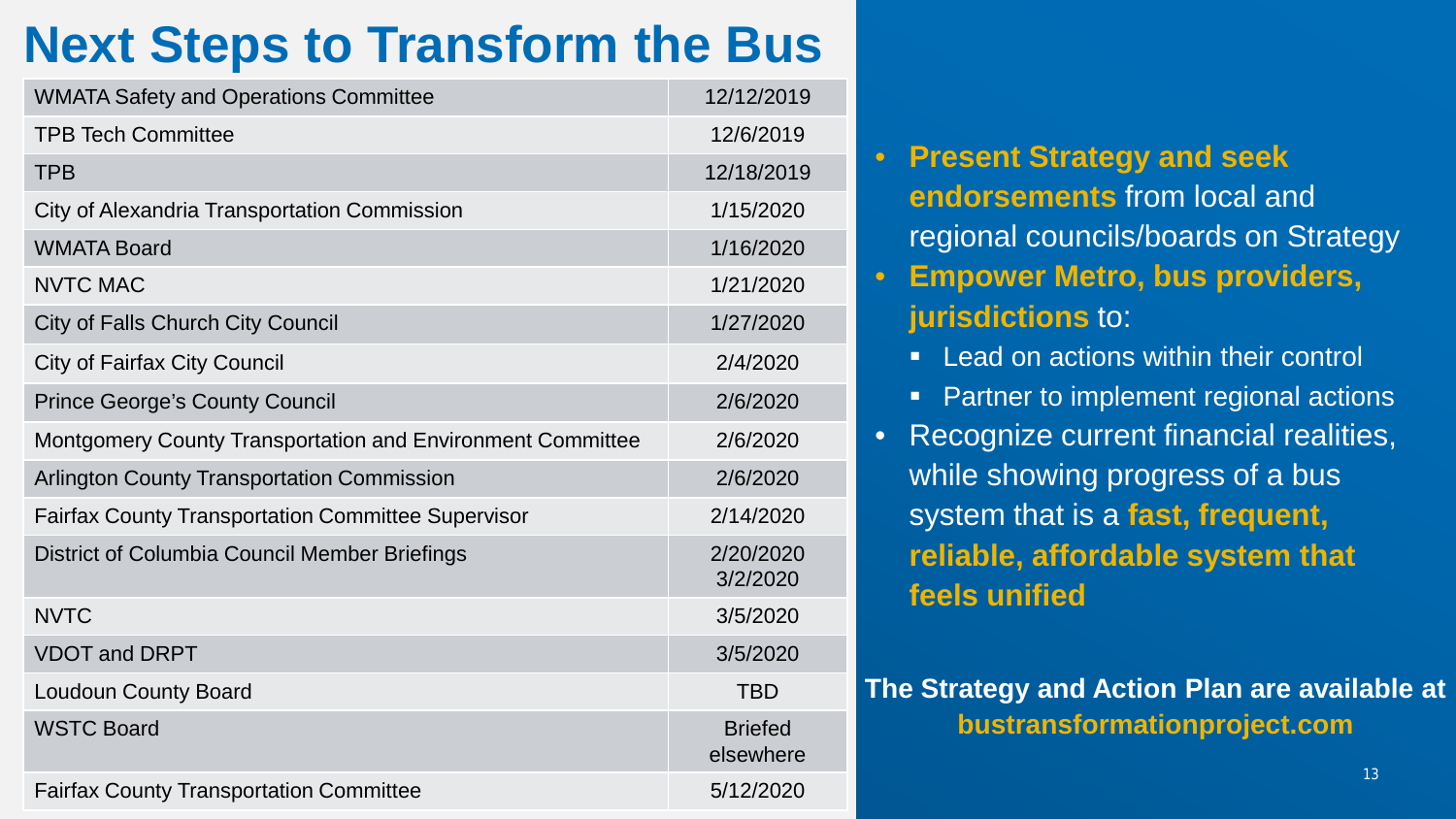## **Actions where Commuter Connections can Lead and Support**

### **Lead**

- Expand marketing efforts to enhance visibility of bus options and benefits (L)
- Incentivize more employers to offer transit benefits (Q)

### **Support**

- Support regional congestion mitigation efforts that bolster bus priority and move more people more efficiently (I)
- Ensure that accurate, real-time information is available for Circulator services (J)
- Make bus service easy to understand with legible maps and customer-friendly routes names across providers (K)
- Implement low income fare products for District residents (N)
- Create a mobile solution to plan and pay for trips in one place (O)
- Develop regional passes that work across all providers and make bus fares clear and understandable (P)

14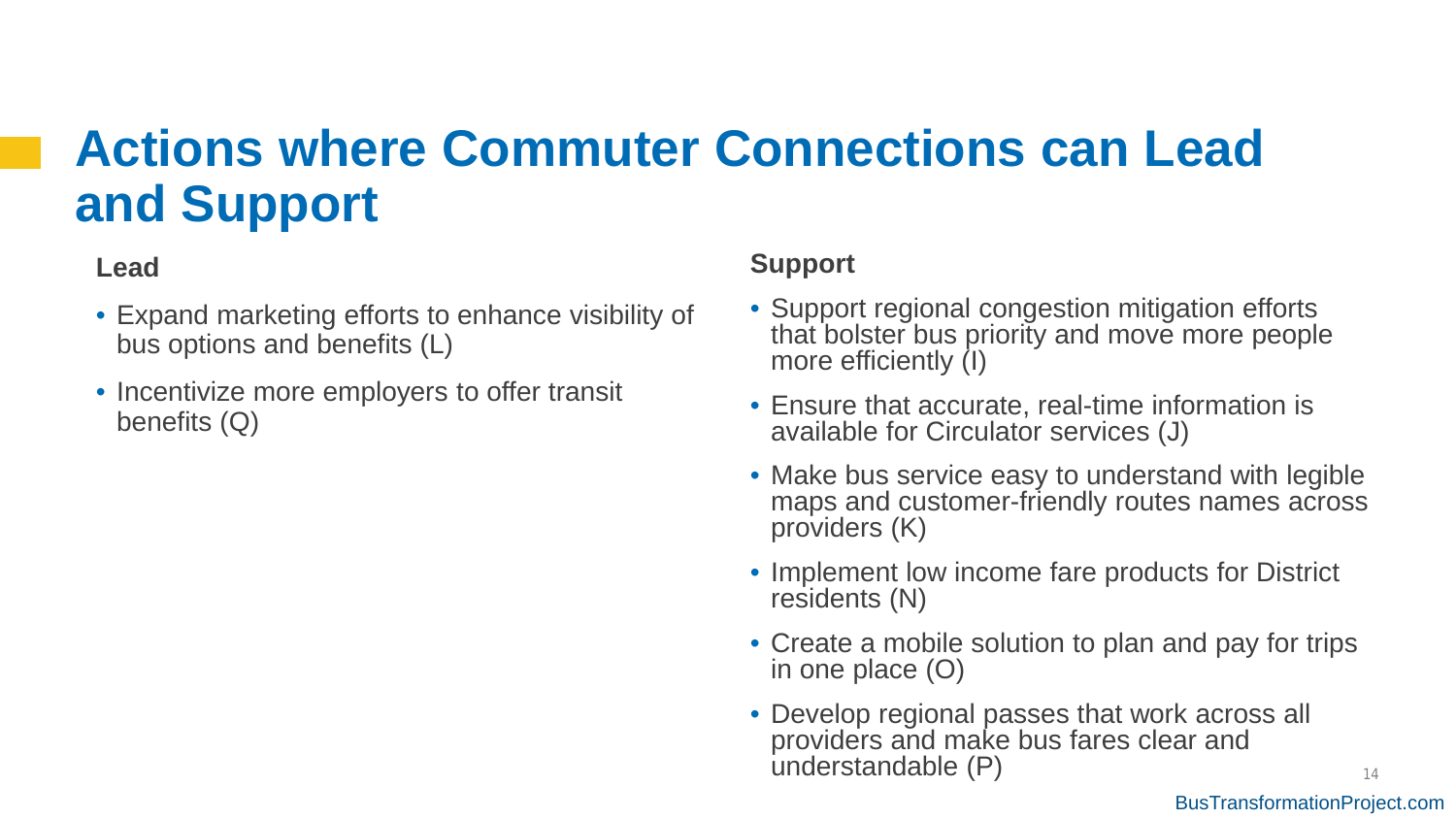

# **Appendix - Bus Provider and Agency Progress to Date on Recommendations**

15 BusTransformationProject.com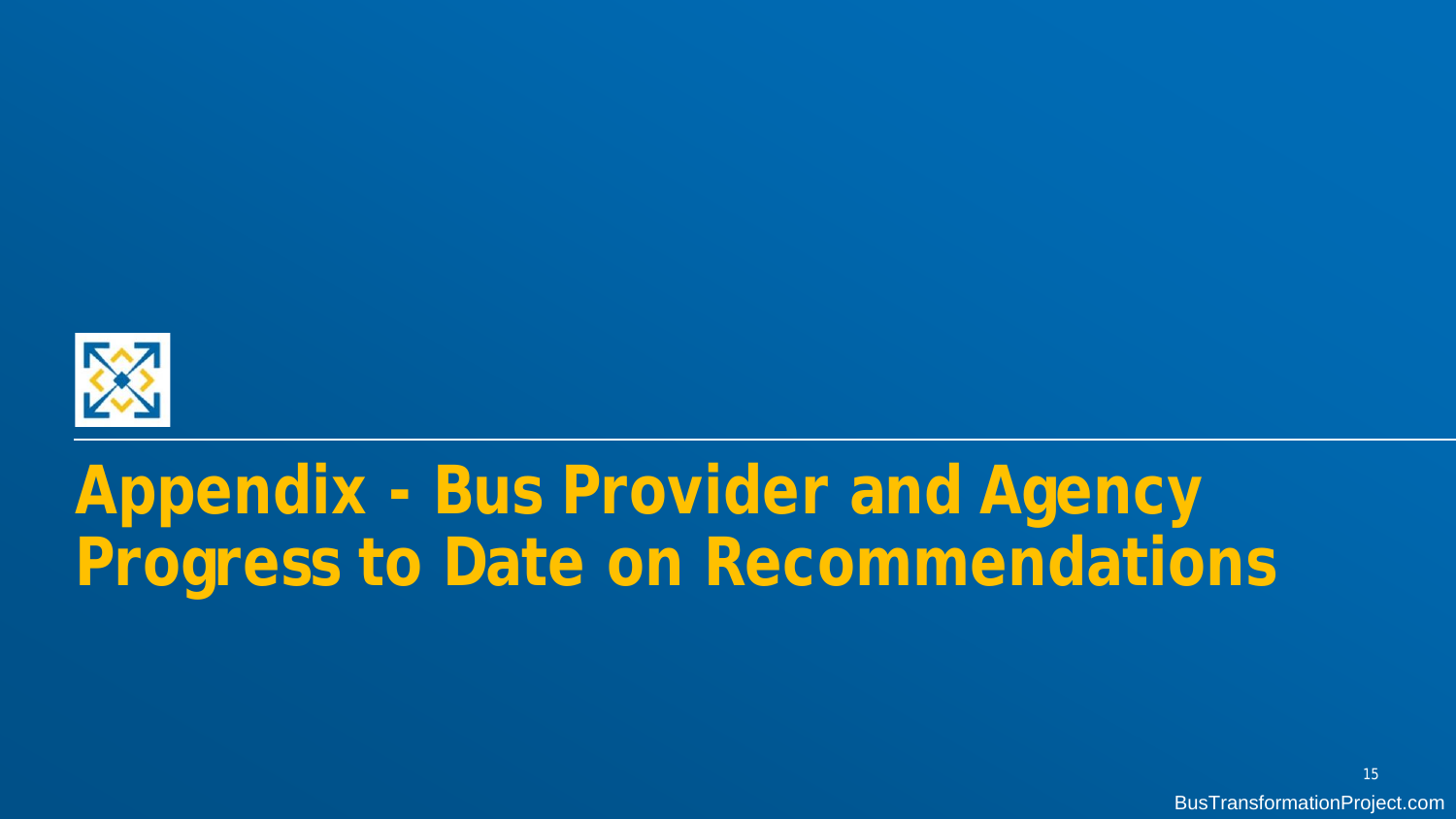## **Provide frequent and <br>1 <b>convenient bus service Survey Findings: Progress to Date**



C

D

**Establish regional standards**



**Collaboratively restructure the region's bus network**

**Cooperatively assess Metrobus' current service definitions and funding allocation**



**Leverage existing efforts by transit providers to operate flexible on-demand services**

WMATA developed service guidelines (2015) with the region, but not Board adopted. Other agencies have standards and/or performance metrics

AVL and APCs on most buses in region; Level and sophistication of data cleaning and analysis varies

Nothing has been done at a full regional level. VA agencies have and will continue to review entire network (by jurisdiction) through required TDP and TSP process. DC local bus study completed in 2014; Circulator TDP updated in 2017. Prince George's Transit Vision Plan

Progress made through first part of Bus Transformation Project

Montgomery County and DDOT have pilot programs. Other jurisdictions have studied it or are currently studying it. Prince George's has limited call-a-ride services open to all

Note: Checkmarks indicate some level of progress, not necessarily completion. Progress-to-date information is BusTransformationProject.com current as of October 2019. Refer to the full Action Plan for more details.









*No survey question*

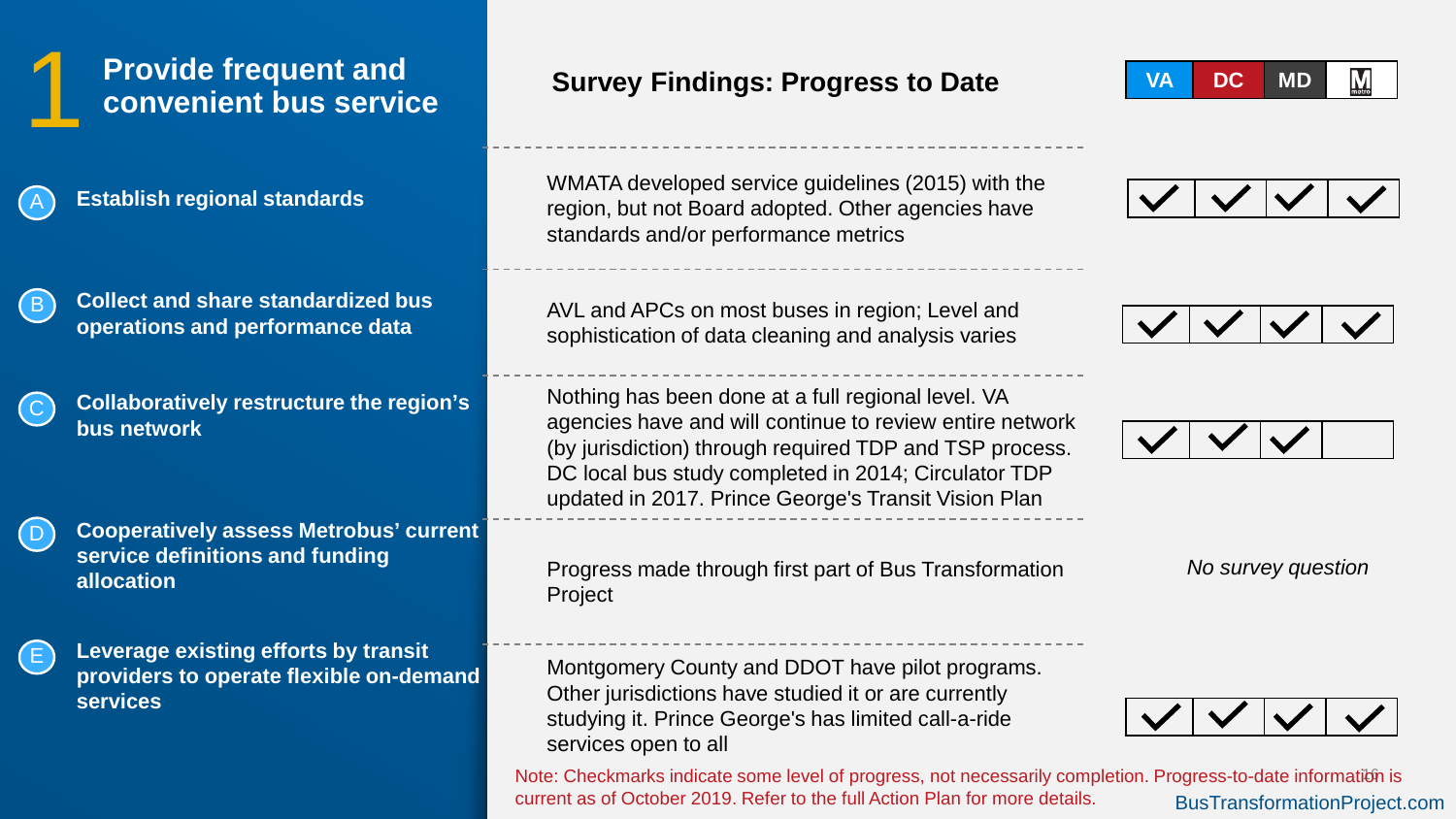

**Obtain commitments from state and local agencies (including roadway owners) to expedite bus priority**

F

H

I

**Implement enforcement policies that establish bus priority**

**Establish a capital program at WMATA that supports accelerated implementation**

**Support regional congestion mitigation efforts that bolster bus priority**

**Survey Findings: Progress to Date** 

No commitments exist to expedite bus priority measures. Implementation decisions implemented on a case by case basis. 2015 Metrobus service standards included priority. DDOT has made H&I Street bus lanes permanent, Arlington/Alexandria have Metroway, Fairfax Co and Montgomery working on several corridors

Traffic Incident Management Enhancement Taskforce (TIME) as part of TPB/COG. MCDOT, DDOT, VDOT, all expressed support for this. Plus "general agreement that it's good to pursue." TPB Bus Lane Enforcement Study from 2017. Varying implementations of automated enforcement allowed in different jurisdictions

No progress to date

Some work being done, e.g. DDOT study in FY20 budget. VDOT has congestion pricing on Express Lanes. MD is considering managed lanes

Note: Checkmarks indicate some level of progress, not necessarily completion. Progress-to-date information is BusTransformationProject.com current as of October 2019. Refer to the full Action Plan for more details.







*No survey question*

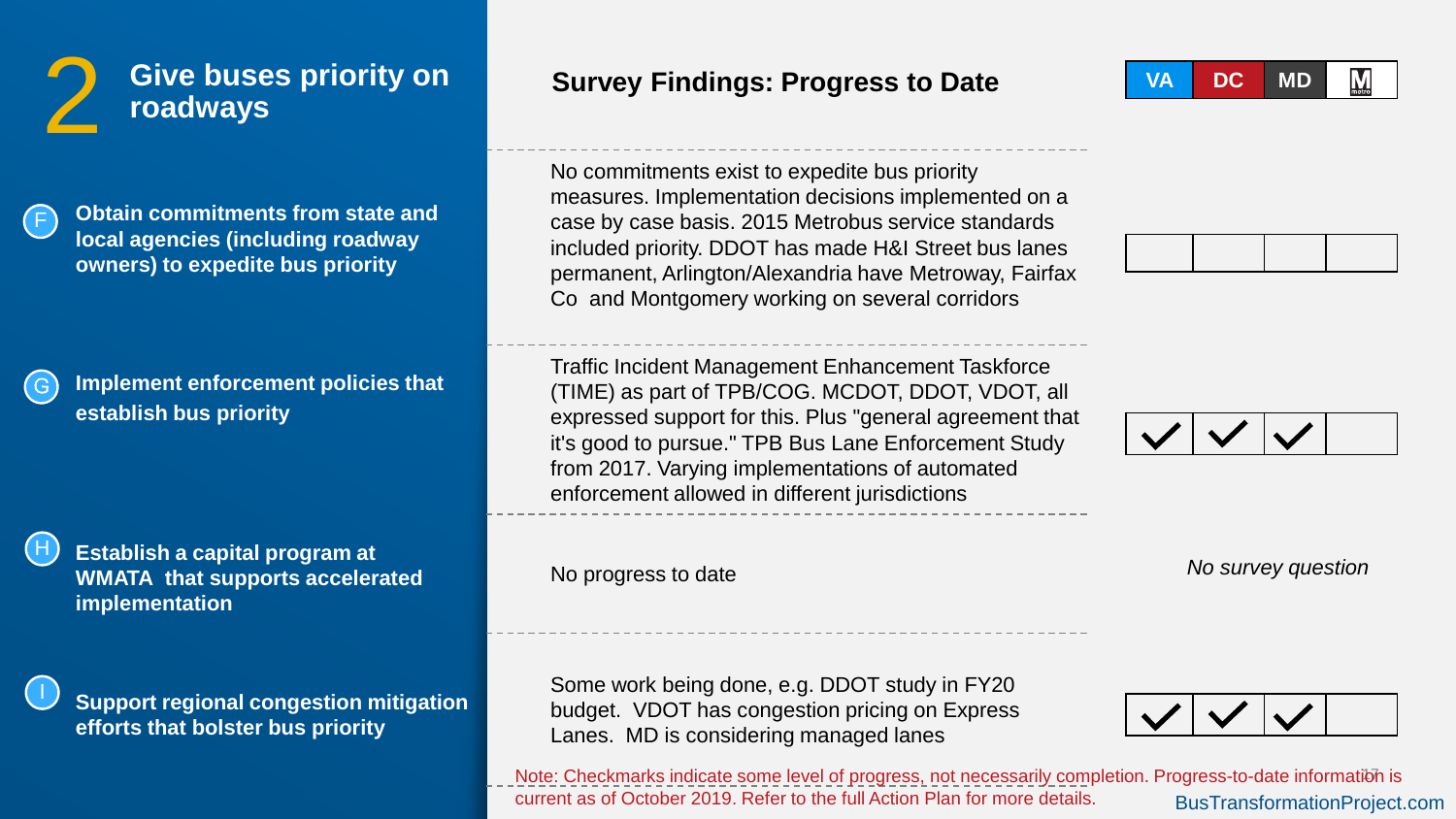# **Create an excellent<br>
<b>Customer experience**

### **Equip riders with high-quality, accurate, and easily accessible information**

J: Real-time service information for all providers available in one place

K: Legible maps and customer-friendly route names across providers

L: Expand marketing efforts to enhance visibility of bus

### **Make paying bus fares easier.**

M: Provide full transfer discount between bus and rail

N: Provide reduced fare options for lowincome riders

O: Create a mobile solution to plan and pay for trips in one place

P: Develop regional passes that work across all providers, and make bus fares clear and understandable

Q: Incentivize more employers to offer transit benefits

### **Survey Findings: Progress to Date**

 $M_{\text{metro}}$ **VA DC MD**

All agencies report progress but not completely implemented at this time.

Other than the WMATA-published map, there are no system-wide maps. Have not started route renumbering

Bus marketing is thus far piecemeal on individual services - MD 355 Ride On 101, DC Circulator, etc.

WMATA proposed as part of FY21 operating budget

Various subsidy programs in multiple jurisdictions, and some free fares (e.g., CUE). DC/WMATA planning pilot

WMATA is working on a mobile payment solution

WMATA has added Metrobus to its monthly unlimited rail pass. Most bus operators in the region already accept the WMATA Weekly Unlimited Bus Pass

Many jurisdictions already have programs: Arlington, Fairfax, Alexandria, DC, and parts of Montgomery

Nōfe: Checkmarks indicate some level of progress, not necessarily completion. Progress-to-date information is<br>current as of October 2019. Refer to the full Action Plan for more details. BusTransformationProject.com current as of October 2019. Refer to the full Action Plan for more details.



*No survey question*











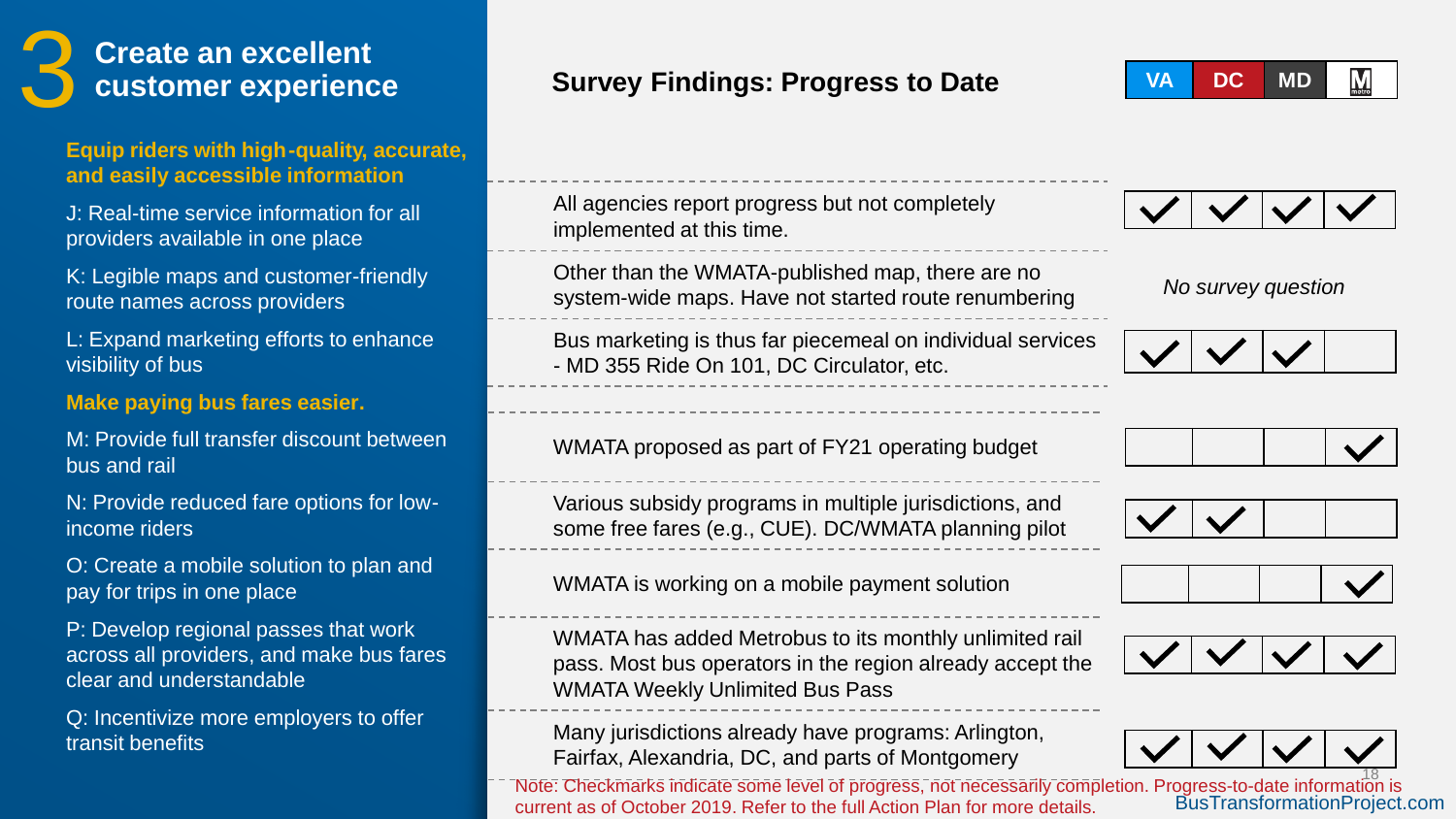# **Create an excellent<br>customer experience**

#### **Make it safer and more pleasant to ride the bus.**

R: Make bus stops and shelters safe, comfortable, accessible, and technologyenabled

S: Advance technology and programs that improve the safety of everyone, partnering with riders, bus operators, and unions

T: Empower front-line staff to provide exceptional customer service

U: Ensure that all buses meet the highest standards of comfort and cleanliness

### **Pursue innovation and bus improvement.**

V: Advance new vehicle technologies to improve bus' environmental footprint and efficiency

W: Establish a Regional Mobility Innovation Lab to systematically share knowledge and accelerate improvements

### **Survey Findings: Progress to Date**

VDOT, WMATA, Fairfax County already have guidelines. City of Fairfax is in the process of developing. Alexandria and Prince George's use WMATA's standards

All agencies have passenger and driver safety features, and are planning for improvements

All providers include customer service in operator training efforts, although some are provided by the contractor. Alexandria and FCDOT have incentive programs

#### Operators have individual standards

Five agencies currently doing or moving toward electric bus procurement (WMATA, Circulator, Ride On, DASH, The Bus) with expected implementation around 2021. VDOT and DRPT are also moving forward with EV buses. AV shuttles being tested in VA

TPB Regional Public Transportation Subcommittee and WMATA JCC are two existing forums for ad-hoc information sharing

Note: Checkmarks indicate some level of progress, not necessarily completion. Progress-to-date information is BusTransformationProject.com current as of October 2019. Refer to the full Action Plan for more details.





*No survey question*



*No survey question*

#### $M_{\text{inter}}$ **VA DC MD**